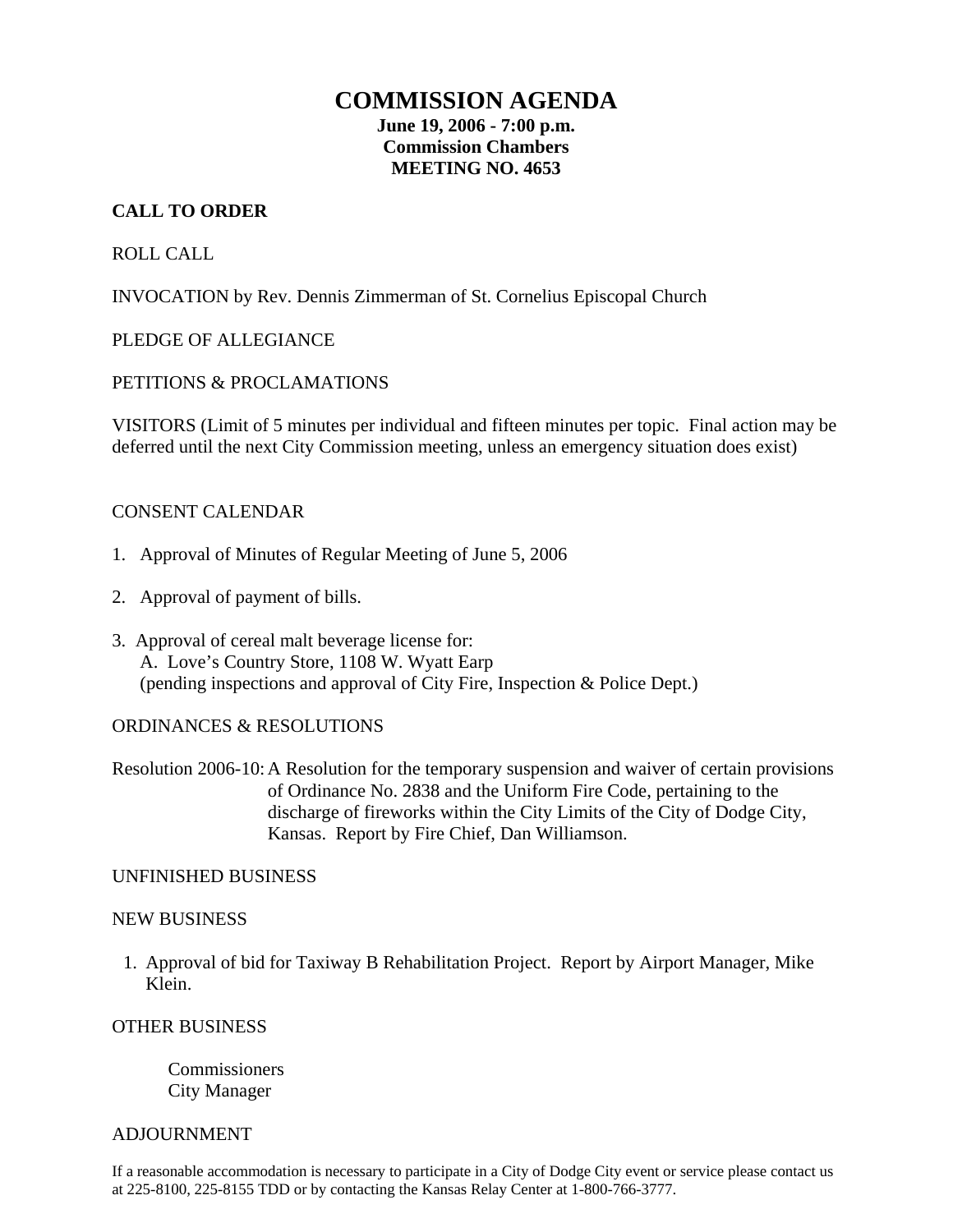# **MINUTES June 5, 2006 - 7:00 p.m. MEETING NO. 4652**

MAYOR Jim Sherer called the regular meeting to order at 7:00 p.m.

RESPONDING TO ROLL CALL were Mayor Sherer, Commissioners Terry Lee, Kent Smoll, Rick Sowers, and Jim Lembright.

Invocation was let by Rev. Dennis Zimmerman of St. Cornelius Episcopal Church

The VFW presented the Colors Daughters of the American Revolution presented a reading about the Flag and Flag Day Brownie Troop 202 also assisted with the presentation

The PLEDGE OF ALLEGIANCE was recited.

### PETITIONS & PROCLAMATIONS

Mayor Jim Sherer read a proclamation naming June, 2006 National Safety Month in Dodge City.

 Mayor Jim Sherer read a proclamation naming The Drovers of Dodge City as the official Hospitality and Welcoming Partner for the City of Dodge City.

VISITORS (Limit of 5 minutes per individual and fifteen minutes per topic. Final action may be deferred until the next City Commission meeting, unless an emergency situation does exist)

Bill Austin told about a commemorative Belt Buckle for the 30<sup>th</sup> anniversary of Roundup Rodeo.

 Shirley Sanchez spoke to the Commission about vandalism in her neighborhood ans asked for help from the Commissioners as well as the Police Dept.

Jose Vargas asked about semi-trailer trucks on Wyatt Earp Blvd.

Isaac Sanchez offered his support to the City Commission.

Jessica Brower of Wright Wonderworkers 4-H Club presented endurance as the City of Character Trait for June.

Commissioner Lee moved to pull 3 expenditures from the Consent Calendar, those being checks for:

1) Miscellaneous employee credit card reimbursement

2) Raceway Park disbursement of Racetrack Events Reserve Funds

3) Country Club

The motion died for lack of a second.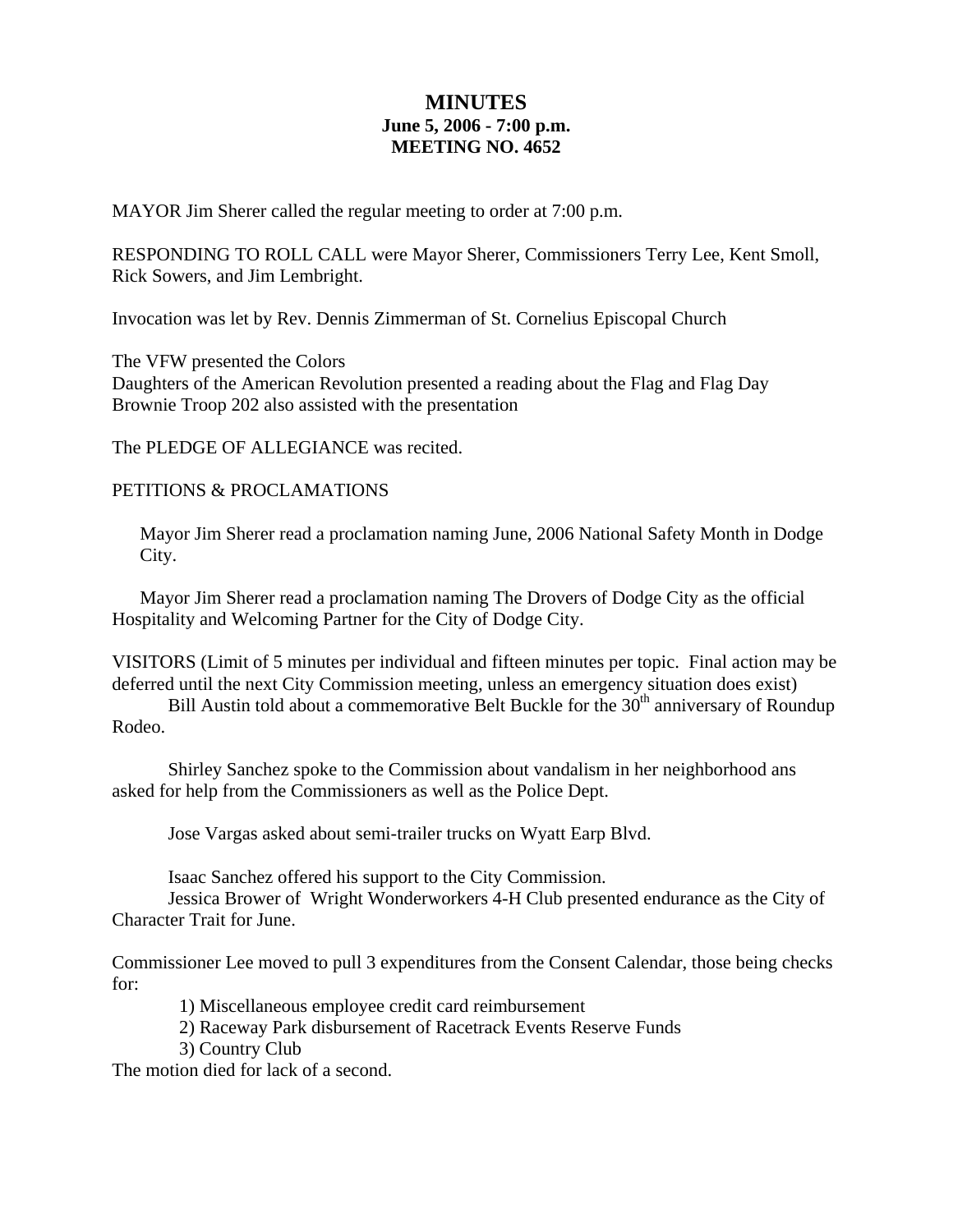The CONSENT CALENDAR was approved on a motion by Commissioner Sowers, seconded by Commissioner Lembright, by a vote of 4-1.

- 1. Approval of Minutes of Regular Meeting of May 15, 2006
- 2. Approval of payment of bills.
- 3. Approval of cereal malt beverage license for: A. High Plains Pizza, Inc., 1513 W. Wyatt Earp B. High Plains Pizza, Inc., 110 Frontview (pending inspections and approval of City Fire, Inspection & Police Dept.)
- 4. Approval of Change Order #1 for 2005 Curb & Gutter/Inlet Repair Project.

#### ORDINANCES & RESOLUTIONS

### UNFINISHED BUSINESS

1. Dennis Scheck and John Smithhisler were appointed to vacancies on the Dodge City Public Library and Beth Torrey was appointed to a vacancy on the Shade Tree Commission on a motion by Commissioner Lembright, seconded by Commissioner Smoll, by unanimous vote.

Commissioner Sowers, was appointed to the Santa Fe Trails Solid Waste Committee on a motion by Commissioner Lembright, seconded by Commissioner Smoll, by unanimous vote.

- 2. A bid for a 20 cubic yard rear load sanitation truck from Dodge City International in the amount of \$124,905 less \$15,500 for trade in of used vehicle, for an amount of \$109,405 on a motion by Commissioner Smoll, seconded by Commissioner Lee, by unanimous vote.
- 3. A Bid for an Animal Control van with transport cages from Magouirk Chevrolet in the amount of \$30,055 was approved on a motion by Commissioner Sowers, seconded by Commissioner Lembright, by unanimous vote.
- 4. A Resolution relating to benefits obtainable by cities under the Program for Federal Aid on Highway Construction was approved on a motion by Commissioner Smoll, seconded by Commissioner Lee, by unanimous vote. Commissioner Smoll moved to approve the agreement for 14<sup>th</sup> Avenue Reconstruction between Ross Boulevard to Garnet Road. Commissioner Sowers seconded the motion which passed unanimously. The City is participating in a portion (approx 50% of 20%) of the cost of construction of the section from Ross Boulevard to Iron Road.

#### OTHER BUSINESS

Commissioner Lee reported that he attended the races Saturday night as well as the tournament held at Legends Park and thought there were good crowds. He also asked for an update on the Depot to which Ryan Carpenter responded.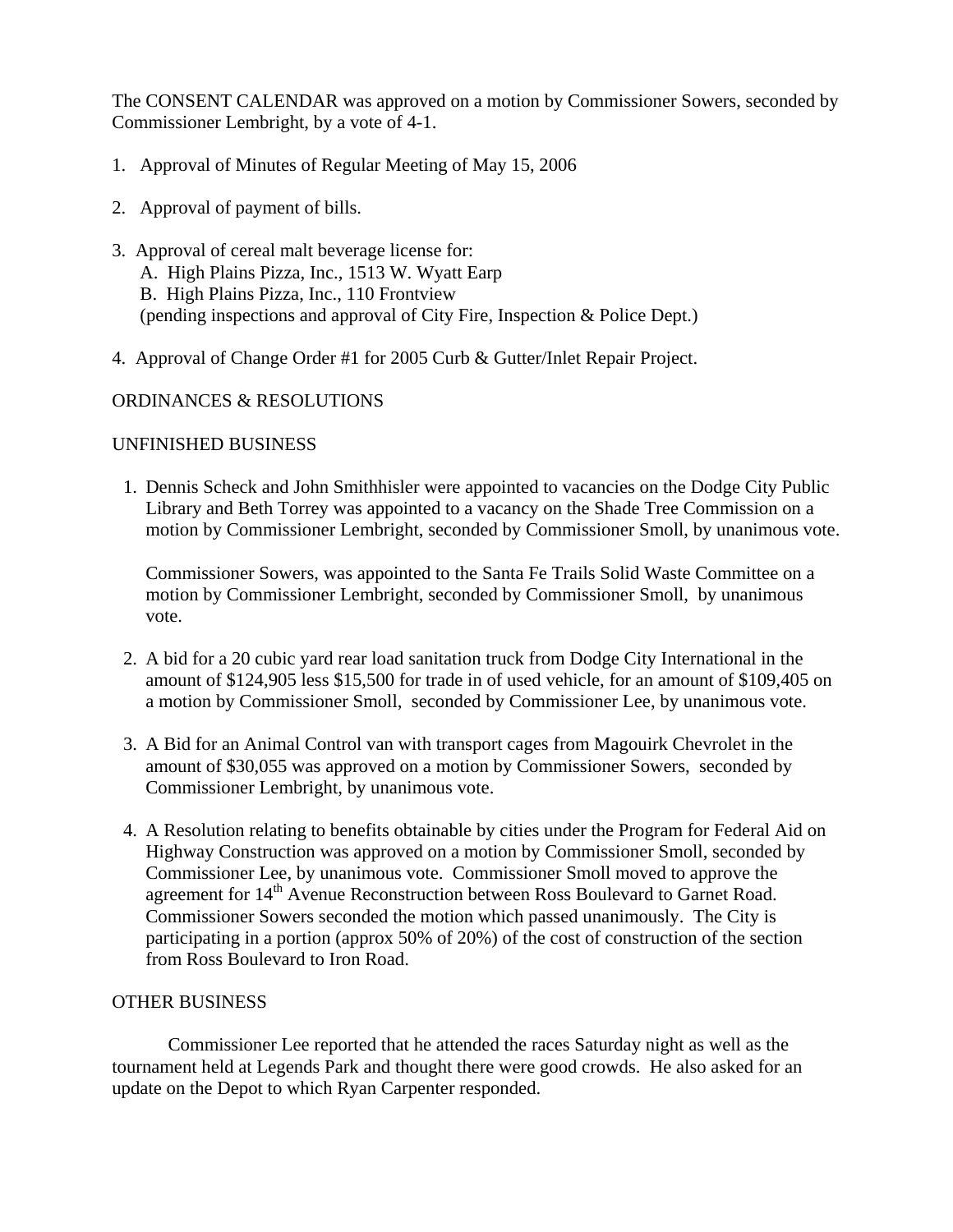On a motion by Commissioner Lembright, seconded by Commissioner Sowers, the meeting adjourned by unanimous vote.

 $\overline{\phantom{a}}$  , which is a set of the set of the set of the set of the set of the set of the set of the set of the set of the set of the set of the set of the set of the set of the set of the set of the set of the set of th

V. James Sherer, Mayor

ATTEST:

Nannette Pogue, City Clerk

\_\_\_\_\_\_\_\_\_\_\_\_\_\_\_\_\_\_\_\_\_\_\_\_\_\_\_\_\_\_\_\_\_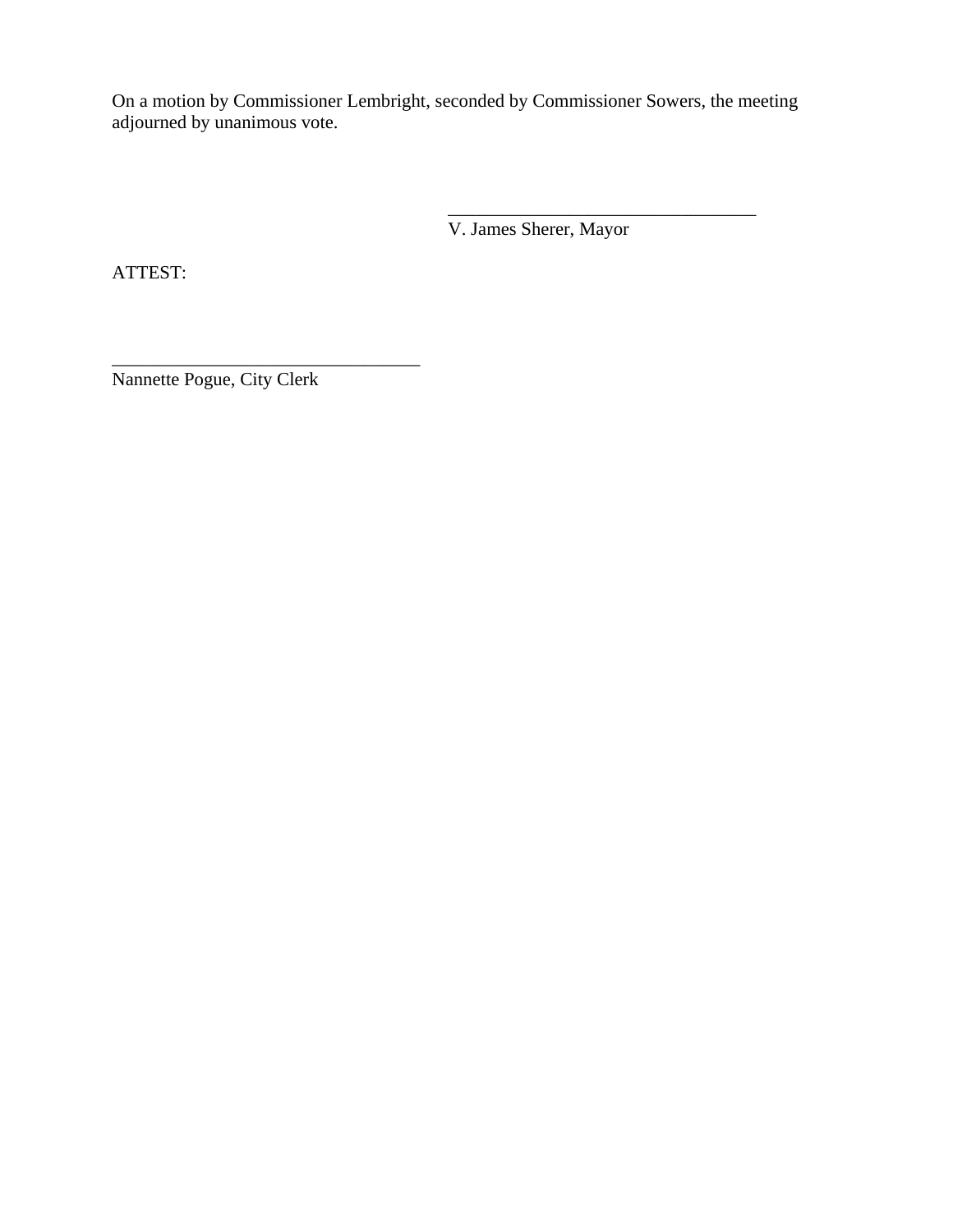| (This form prepared by the Attorney General's Office)                                                                                                                                                                                                                                                                                                          |            |                                                                                                                        |
|----------------------------------------------------------------------------------------------------------------------------------------------------------------------------------------------------------------------------------------------------------------------------------------------------------------------------------------------------------------|------------|------------------------------------------------------------------------------------------------------------------------|
| (Firm, Copartnership, or Association application form)                                                                                                                                                                                                                                                                                                         |            |                                                                                                                        |
| APPLICATION FOR LICENSE TO RETAIL CEREAL MALT BEVERAGES                                                                                                                                                                                                                                                                                                        |            |                                                                                                                        |
| Dodge City<br>Ford                                                                                                                                                                                                                                                                                                                                             |            | COUNTY, KANSAS, June 6,<br>2006                                                                                        |
| TO THE GOVERNING BODY OF THE CITY OF.                                                                                                                                                                                                                                                                                                                          | Dodge City | <u> 1980 - Jan James James, filozof e</u> sk<br>, KANSAS.                                                              |
| ōτ                                                                                                                                                                                                                                                                                                                                                             |            |                                                                                                                        |
| THE BOARD OF COUNTY COMMISSIONERS OF                                                                                                                                                                                                                                                                                                                           | Ford       | COUNTY, KANSAS.                                                                                                        |
| GENTLEMEN-I LOVE's Travel Stops & Country Stores, Inc. (Corporation), on behalf of a                                                                                                                                                                                                                                                                           |            |                                                                                                                        |
| (firm, partnership or association (Circle the proper one) known as                                                                                                                                                                                                                                                                                             |            |                                                                                                                        |
|                                                                                                                                                                                                                                                                                                                                                                |            | 1. 2008年1月                                                                                                             |
|                                                                                                                                                                                                                                                                                                                                                                |            | doing business as                                                                                                      |
| Love's County Store #58                                                                                                                                                                                                                                                                                                                                        |            | mann as ann an Saint-T                                                                                                 |
| hereby apply for a license to retail cereal malt beverages in conformity with the laws of the State of Kansas, and the rules and<br>regulations prescribed, and hereafter to be prescribed by you, relating to the sale or distribution of cereal malt beverages; and for<br>the purpose of securing such license, I make the following statements under oath: |            |                                                                                                                        |
| 1. The firm, copartnership, or association is made up of the                                                                                                                                                                                                                                                                                                   |            | (c) The street and number is $1108$ W. Wyatt Earp                                                                      |
| following persons whose name, residence, age, date of<br>birth, place of birth, method of obtaining United States<br>citizenship with date and place of naturalization, if that                                                                                                                                                                                |            | (d) The building is described as Concrete Block                                                                        |
| is the basis of citizenship, together with the length of each<br>person's residence within the State of Kansas and the                                                                                                                                                                                                                                         |            |                                                                                                                        |
| city or county to which this application is being made,                                                                                                                                                                                                                                                                                                        |            | (e) The business will be conducted under the name of                                                                   |
| is set forth below:<br>San Chi<br>25.12%                                                                                                                                                                                                                                                                                                                       |            | Love's Country Store #58                                                                                               |
| * SEE ATTACHED *                                                                                                                                                                                                                                                                                                                                               |            | (f) The place of business will be conducted by the follow-<br>ing manager, if not by one of the firm, partnership, or  |
|                                                                                                                                                                                                                                                                                                                                                                |            | association members Johnny Dunlap                                                                                      |
|                                                                                                                                                                                                                                                                                                                                                                |            |                                                                                                                        |
|                                                                                                                                                                                                                                                                                                                                                                |            | . 1934. advanced the consultance, 2010.<br>(g) Said manager's residence, place and date of birth                       |
|                                                                                                                                                                                                                                                                                                                                                                |            | 417 Runyon Ave., Dodge City, KS                                                                                        |
|                                                                                                                                                                                                                                                                                                                                                                |            | <b>MALIAN STAR</b><br>Scott City, KS 7/2/48                                                                            |
| $\frac{1}{2}$ = $\frac{1}{2}$ = $\frac{1}{2}$ = $\frac{1}{2}$ = $\frac{1}{2}$ = $\frac{1}{2}$ = $\frac{1}{2}$ = $\frac{1}{2}$ = $\frac{1}{2}$                                                                                                                                                                                                                  |            |                                                                                                                        |
|                                                                                                                                                                                                                                                                                                                                                                |            | (h) Residence in the State of Kansas in                                                                                |
|                                                                                                                                                                                                                                                                                                                                                                |            | Ford County and in the City of                                                                                         |
|                                                                                                                                                                                                                                                                                                                                                                |            | Dodge City are as follows:                                                                                             |
|                                                                                                                                                                                                                                                                                                                                                                |            | 10 years                                                                                                               |
| I hereby certify that with regard to each of the above-<br>named persons the following statements are true:                                                                                                                                                                                                                                                    |            |                                                                                                                        |
| None of them has within the last two years from this date<br>been convicted of:                                                                                                                                                                                                                                                                                |            | (i) He is a citizen of the United States by birth $(X)$ ,<br>naturalization ( ), is not a citizen ( ). If a natu-      |
| (a) A felony                                                                                                                                                                                                                                                                                                                                                   |            | ralized citizen, his place and date of naturalization                                                                  |
| (b) A crime involving moral turpitude                                                                                                                                                                                                                                                                                                                          |            | ara                                                                                                                    |
| (c) Drunkenness                                                                                                                                                                                                                                                                                                                                                |            | (j) He has not been convicted of any of the crimes speci-<br>fied in number 2 above $(X)$ . If he has, the details are |
| (d) Driving a motor vehicle while under the influence<br>of intoxicating liquors                                                                                                                                                                                                                                                                               |            | as follows: _                                                                                                          |
| (e) Violation of any state or federal intoxicating liquor<br>law                                                                                                                                                                                                                                                                                               |            |                                                                                                                        |
| In any of the above have been convicted of any of the<br>above-specified offenses, the details are set out herein-<br>after.                                                                                                                                                                                                                                   |            |                                                                                                                        |
| 3. (a) The premises for which the license is desired are lo-                                                                                                                                                                                                                                                                                                   |            |                                                                                                                        |

4. The name and address of the owner or owners of the premises upon which the proposed business will be conducted is Love's Travel Stops & Country Stor

P.O. Box 26210, Oklahoma City, OK 73126

5. This application is for a license to retail cereal malt beverages for consumption on the premises (). For a license to retail cereal malt beverages in original and unopened containers and not for consumption on the premises (X).

is enclosed herewith.

Hall Lithographing Co., Inc., Topoka, Kansas

 $12500$ License fee of \$\_

B-379-Rev. 1966-Approved by Attorney Ceneral's Office-10-76

(b) The legal description of the premises is\_

cated at

1108 W. Wyatt Earp

Dodge City, KS 67801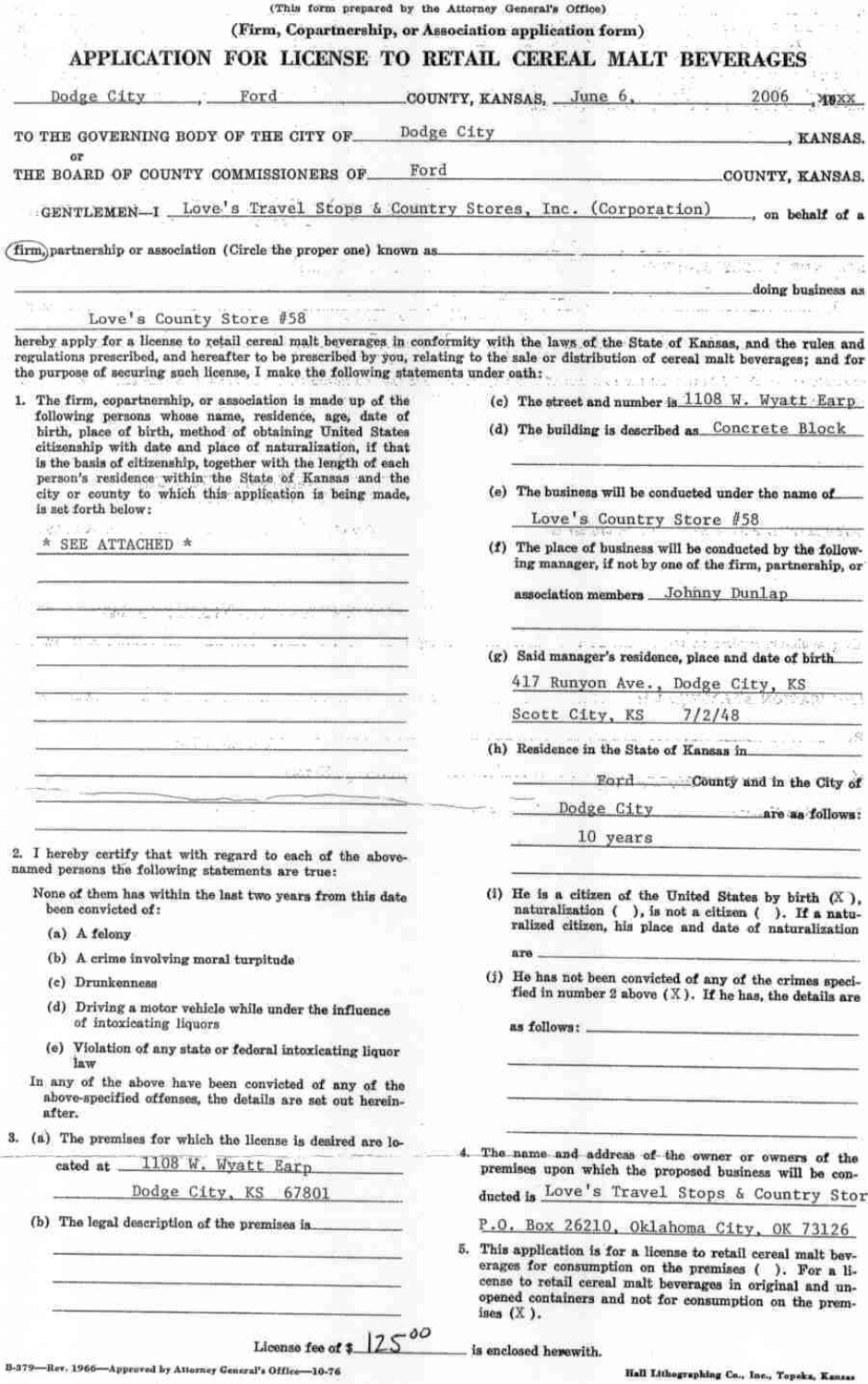*Dodge City Fire Department* **201 Soule** 

 **Dodge City, KS 67801**

 **Phone: 620-225-8187 FAX: 620-225-8256 E-Mail danw@dodgecity.org**

# *Memorandum*

 *To: Jeff Pederson, City Manager From: Dan R. Williamson - Fire Chief Date: Thursday, June 15th, 2006 Subject: Resolution for temporary suspension and* 

*waiver of Ordinance No. 2838, discharge of fireworks within the city limits.* 

### **Background**

Prior to May 2003, City Code did not allow the discharge within the City Limits at any time, with the exception of publicly related events (i.e. Rodeo, Public related displays, etc.). The fireworks ban had been in effect since 1987. Over the past couple of years prior to 2003, the City had been approached by citizens and County officials as to the possibility of lifting the ban during a period around the 4th of July. The basis for the request came from the fact that citizens were either illegally discharging in the city limits or were going to the county areas surrounding the city to discharge fireworks. Enforcement has always been a problem and county officials indicated more of a problem existed in the county due to the city's ban.

The City Commission on June 2, 2003 adopted Resolution No. 2003-10 which waived the current ban for a period from July 3rd to July 5th, 2003, between the hours of 10:00 a.m. To 11:00 p.m. The resolution only provided a temporary waiver of the current city code on the discharge of fireworks, thus banning discharge in the city limits any other days of the year.

#### **Discussion**

The issue at hand is the temporary waiver of Ordinance No. 2838 and the Uniform Fire Code pertaining to the discharge of fireworks within the city limits of Dodge City. No significant problems were encountered in 2005 by either the Dodge City Fire Department or the Police Departments in regards to the discharge of fireworks. By establishing guidelines for the discharge of fireworks the city fire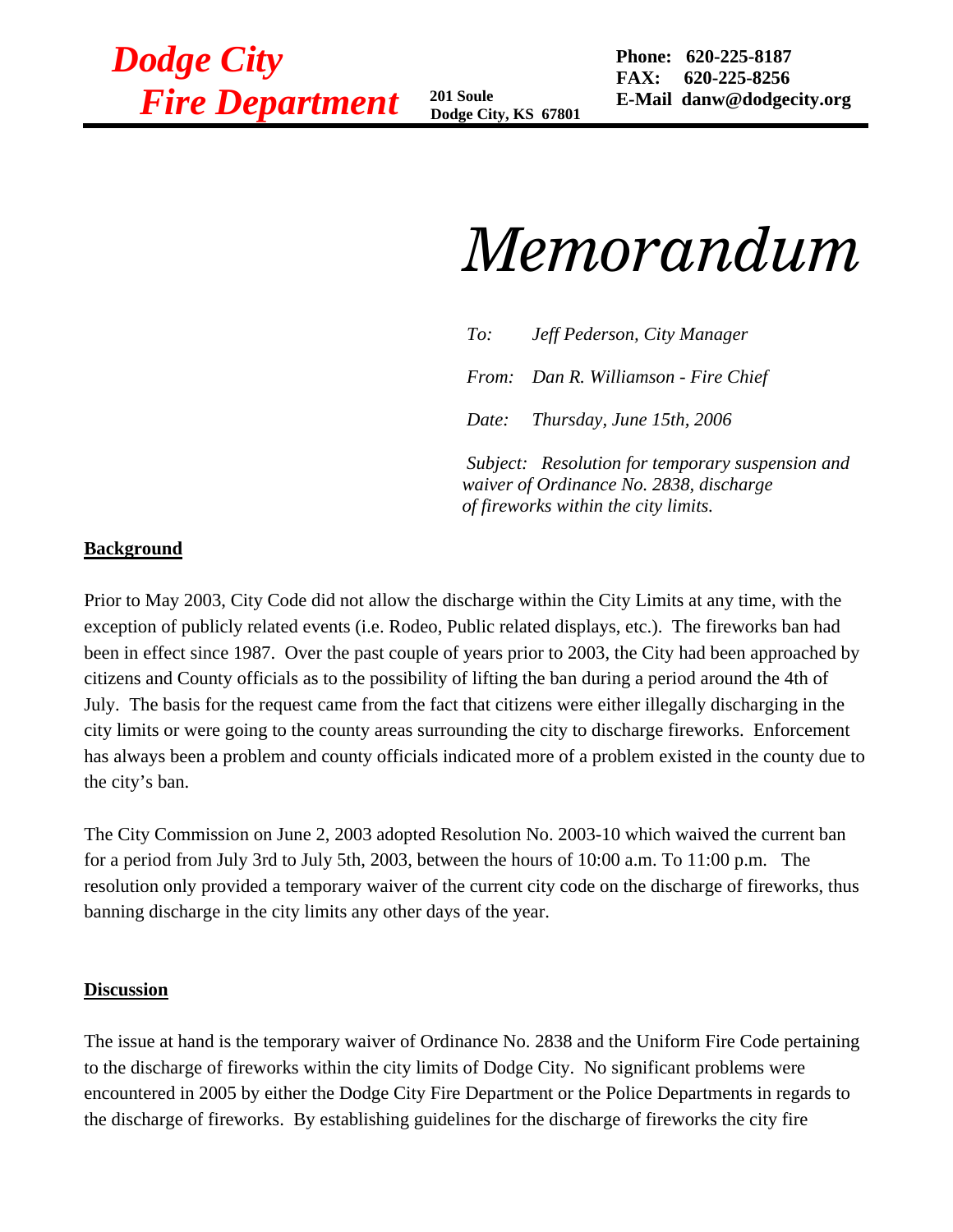department is attempting to meet the needs and desires of both sides of the issue by providing both opportunity and control.

### **Required Actions**

- 1. Adopt a new resolution setting forth the same waiver restrictions as 2005.
- 2. Adopt a new resolution allowing a waiver but with different stipulations as to dates and times.

 3. Do not adopt any resolutions setting forth a waiver of Ordinance No. 2838, thus keeping the local ban in effect year round.

### **Recommendation**

Fire and Police Chiefs would recommend the approval of the attached Resolution No. 2006 - which would provide for a waiver to the ordinance with the following stipulations:

Set a 4 day waiver beginning July 1 and ending July 4th, 2006, from 10:00 a.m. till 11:00 p.m.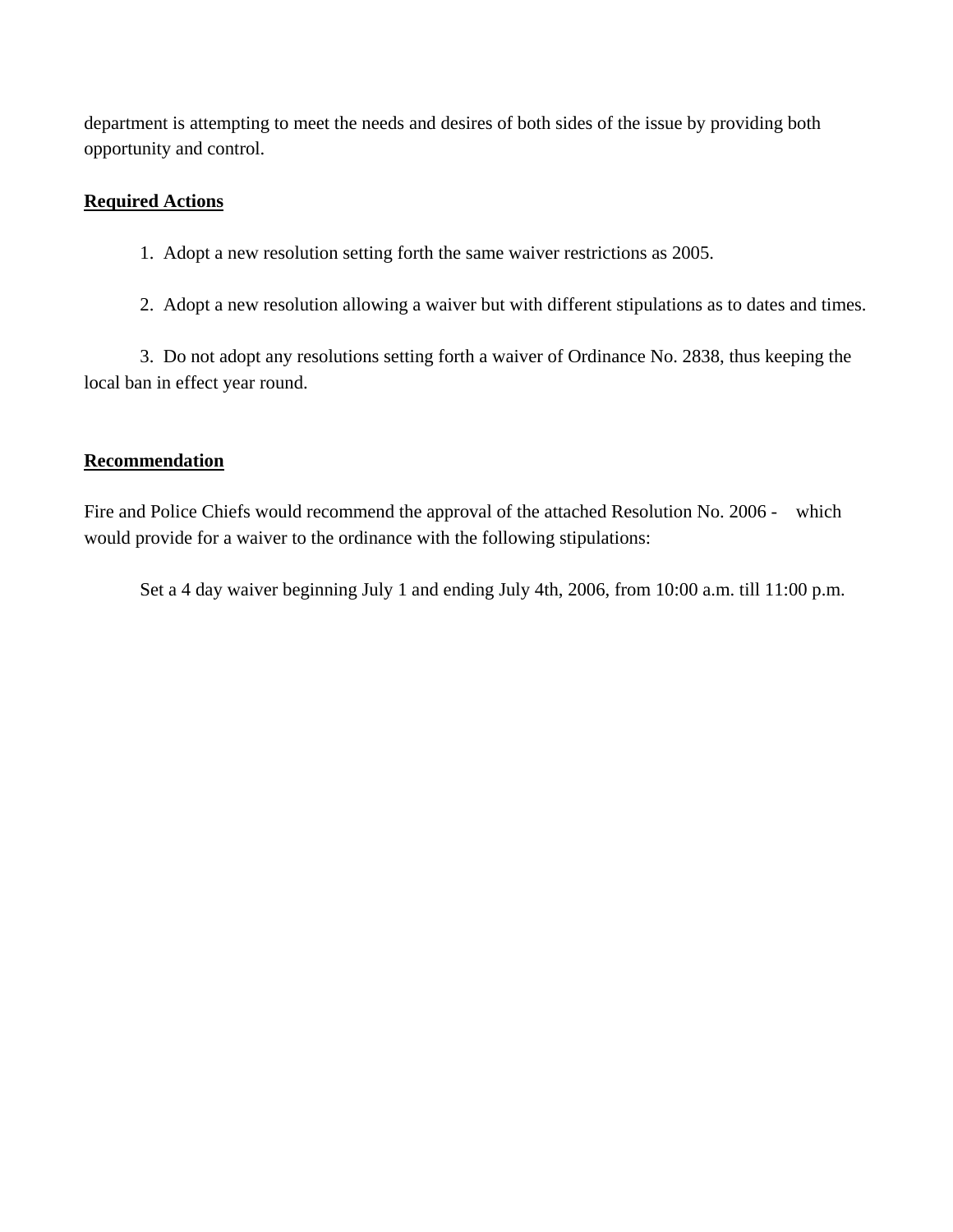#### **RESOLUTION NO. 2006 -10 A RESOLUTION FOR THE TEMPORARY SUSPENSION AND WAIVER OF CERTAIN PROVISIONS OF ORDINANCE NO. 2838 AND THE UNIFORM FIRE CODE PERTAINING TO THE DISCHARGE OF FIREWORKS WITHIN THE CITY LIMITS OF THE CITY OF DODGE CITY, KANSAS:**

**SECTION 1**: For the time periods and under the conditions set forth herein, the provisions of Ordinance No. 2838 and the Uniform Fire Code prohibiting the discharge of legal fireworks, as defined by state statutes and regulations of the State Fire Marshal, shall be temporarily suspended and waived so as to allow the lawful discharge of such legal fireworks within the corporate limits of the City of Dodge City, Kansas, subject to the exceptions and under the conditions as provided herein, for the period from July 1, 2006 through July 4th, 2006, between the hours of 10:00 a.m. to 11:00 p.m. of said days;

**SECTION 2:** This waiver and suspension shall not apply to, and the discharge of fireworks shall be prohibited at any time, including July 1, 2006 through July 4, 2006, on any public property, including but not limited to all public parks, public recreation areas such as ball fields and soccer fields, any school grounds including, school playgrounds and athletic facilities or any public rights of way.

**SECTION 3**: This waiver and suspension shall not apply to, and the discharge of fireworks shall be prohibited at any time, including July 1, 2006 through July 4, 2006, on any real property within the corporate limits of the City of Dodge City without the permission of the owner or person or entity in control of said real property.

**SECTION 4:** Notwithstanding this suspension and waiver, officers of the Dodge City Fire Department and the Dodge City Police Department shall have the authority to confiscate any fireworks from any individual possessing the same, if in the opinion of said officer, the use or discharge of such fireworks is being conducted in such a manner as to create a health or safety hazard for the user or other persons, or in such a manner as to create a safety hazard to public or private property.

**SECTION 5**: This waiver will automatically expire at 11:01 p.m. on July 4th, 2006, and may be rescinded prior thereto by action of the governing body.

 $\overline{\phantom{a}}$  , and the contract of the contract of the contract of the contract of the contract of the contract of the contract of the contract of the contract of the contract of the contract of the contract of the contrac

Adopted by the governing body this \_\_\_\_ day of June, 2006

V. JAMES SHERER, MAYOR

ATTEST:

\_\_\_\_\_\_\_\_\_\_\_\_\_\_\_\_\_\_\_\_\_\_\_\_\_\_\_\_\_ NANNETTE POGUE, CITY CLERK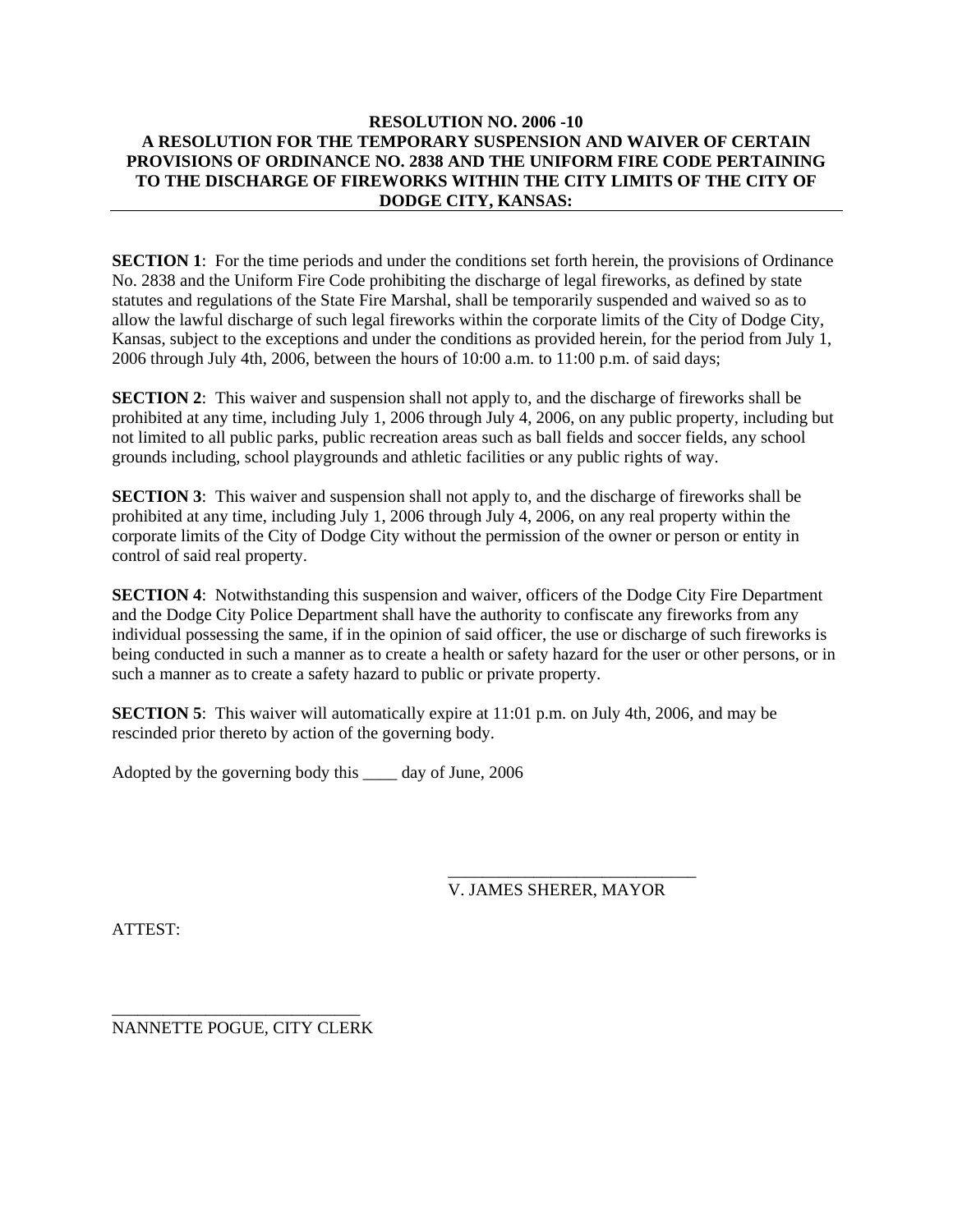City of Dodge City 806 2nd Ave. 67801

Phone: 620-225-8100 FAX: 620-225-8144 dodgecity.org

# Memorandum

| To:      | Jeff Pederson, City Manager                          |
|----------|------------------------------------------------------|
|          | City Commission                                      |
| CC:      | Mike Rottinghaus, FAA                                |
|          | Dave Hadel, Burns & McDonnell                        |
|          | Airport Advisory Board                               |
| From:    | Mike Klein, Airport Manager $\mathscr{P}\mathscr{X}$ |
| Date:    | Monday, June 12, 2006                                |
| Subject: | Bids-Taxiway B, Reconstruction and Lighting          |
|          | Rehabilitation                                       |
|          | 2006 Budget Fund & Amount                            |
|          | <i>CIP \$75,000</i>                                  |

On January 13, 2006, The Dodge City Regional Airport received notification from the Federal Aviation Administration to proceed with advertising and the bidding process for Taxiway B Rehabilitation Project. The Taxiway B Project consists of milling, pulverization, base stabilization, new pavement, marking and new lighting system. The bid package consists of the base bid plus bid alternate A (asphalt) and base bid plus bid alternate B (concrete).

Two bids were received and opened on June 9, 2006 at 2:00 p.m.

# **APAC, Dodge City, KS**

| Base bid                  | \$596,139.00   |
|---------------------------|----------------|
| Bid alternate A (asphalt) | \$431,051.25   |
| <b>Total Bid</b>          | \$1,027,190.25 |

#### **Dobson Brothers, Lincoln, NE**

| Base bid                   | \$688,048.00   |
|----------------------------|----------------|
| Bid alternate B (concrete) | \$1,019,430.00 |
| <b>Total Bid</b>           | \$1,707,478.00 |

#### Engineer's Estimate from Burns & McDonnell, Kansas City, MO:

| Base bid                   | \$738,217.50 |       |                |
|----------------------------|--------------|-------|----------------|
| Bid alternate A (asphalt)  | \$472,812.50 | Total | \$1,211,030.00 |
| Bid alternate B (concrete) | \$721,125.00 | Total | \$1,459,342.50 |

As per FAA requirements, Burns & McDonnell staff has reviewed the bids for compliance as established in the project specifications manual. All unit prices were verified and no irregularities were discovered. Documentation is attached for your review.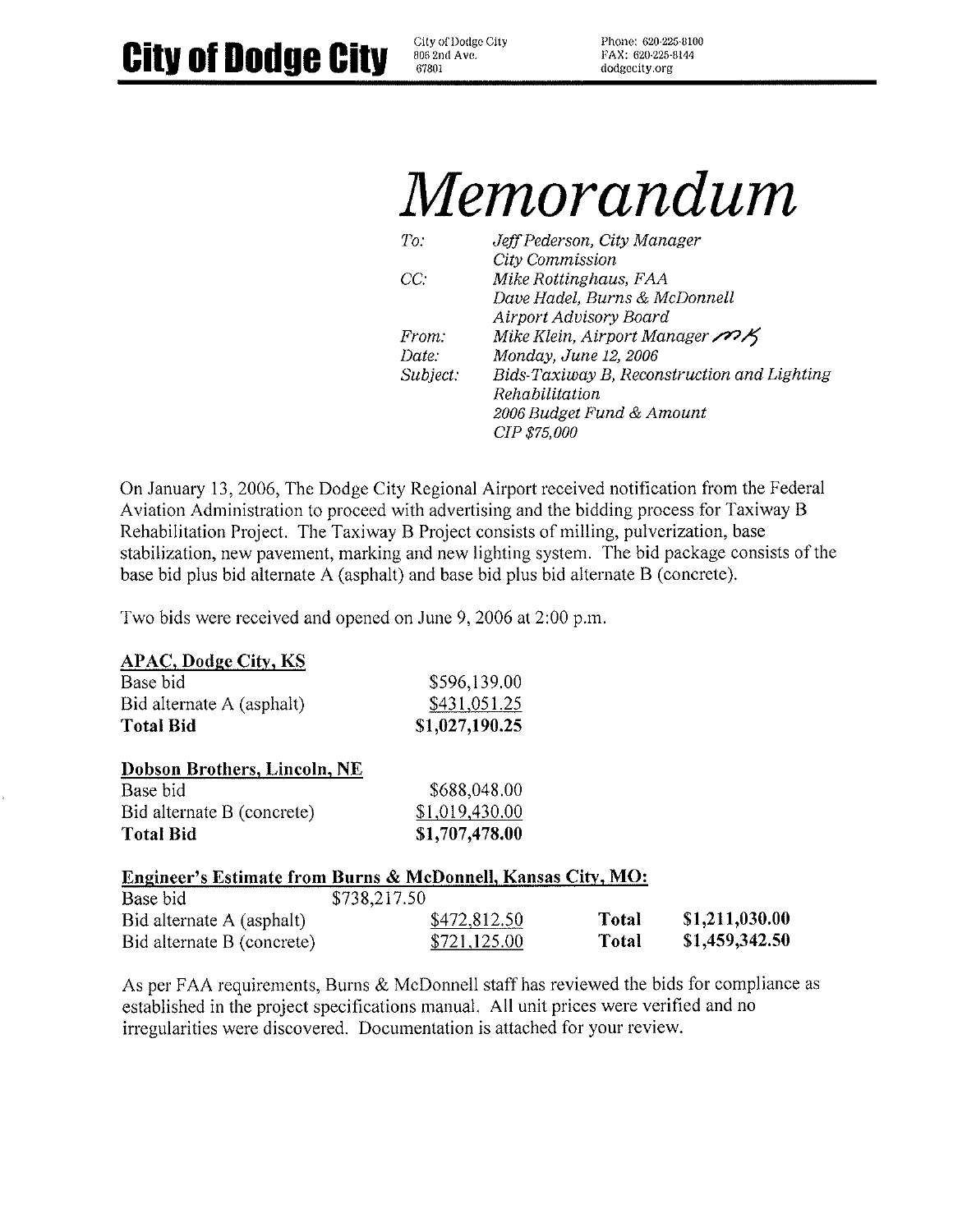Based on the bids received, it is the recommendation of Burns & McDonnell and airport staff to accept the bid from APAC of Dodge City, KS for the base bid and bid alternate A (asphalt) for a total bid of \$1,027,190.25. This project is 95% FAA funded, estimated \$975,830 and  $5\%$ local match, estimated \$51,360.25. Funds are available for the City match from the CIP Fund.

Upon City Commission approval, documentation will be forwarded to FAA for completion of the grant offer. Contracts will not be signed until the grant offer is received.

If you have any questions or need additional information, please contact my office.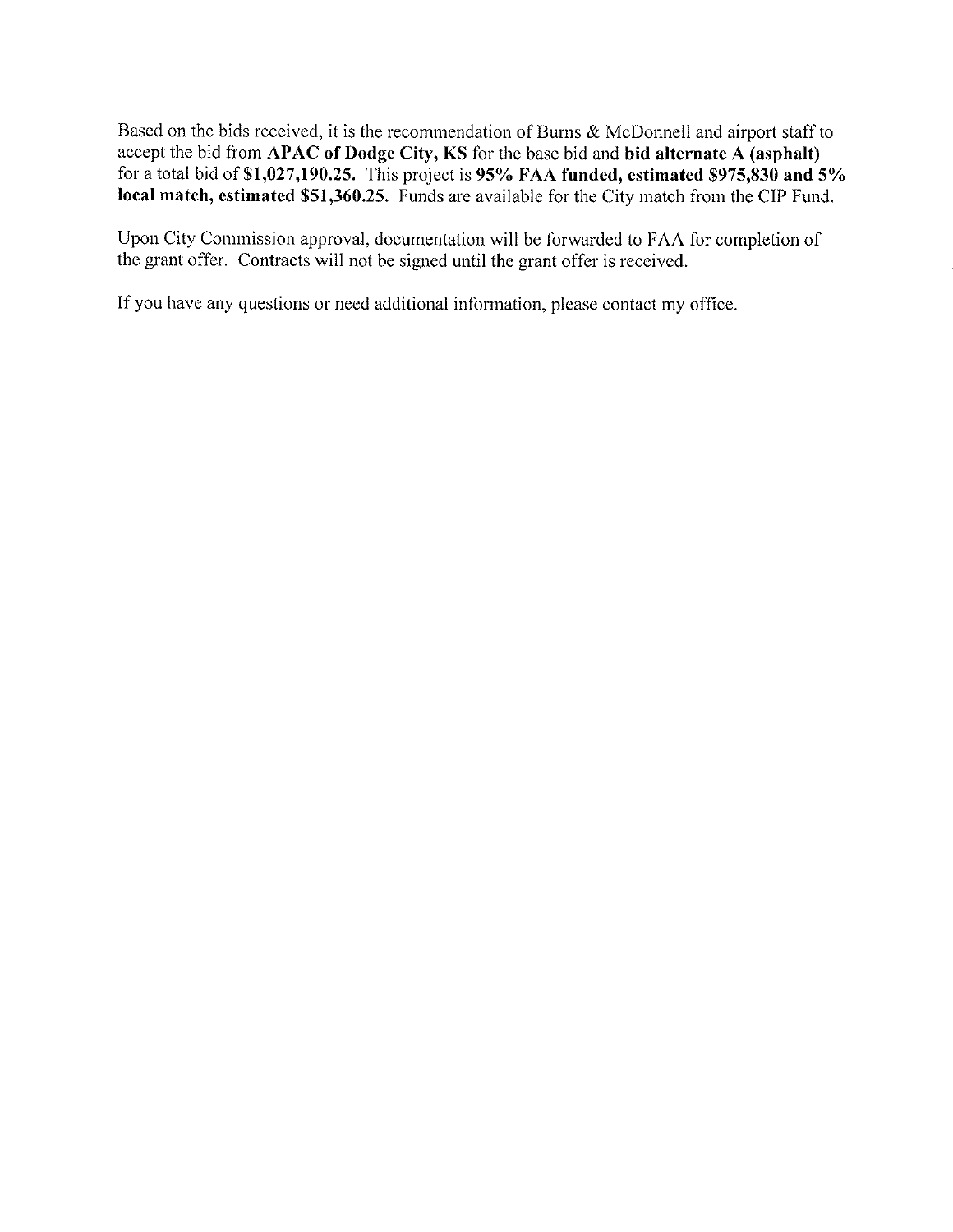

June 9, 2006



Mr. Mike Klein Airport Manager 806 Second Avenue Dodge City, Kansas 67801

Engineer's Estimated Cost of Construction for the Taxiway B Reconstruction and Lighting Rehabilitation Project at Dodge City Regional Airport AIP No. 3-20-0017-17 B&McD No. 38791

Dear Mr. Klein:

Burns & McDonnell has developed an estimated cost of construction for the Base Bid and Bid Alternates A and B for the aforementioned project. The estimated costs are shown in Table A and include the latest information issued with Addendum 1.

### **TABLE A**

|                                     | ENGINEER'S ESTIMATED COST OF CONSTRUCTION |
|-------------------------------------|-------------------------------------------|
| TYPE OF BID                         | <b>ESTIMATED COST</b>                     |
| Base Bid                            | \$738,217.50                              |
| Bid Alternate A                     | \$472,812.50                              |
| Bid Alternate B                     | \$721,125.00                              |
| <b>Base Bid and Bid Alternate A</b> | \$1,211,030.00                            |
| <b>Base Bid and Bid Alternate B</b> | \$1,459,342.50                            |

In addition, enclosed for your review are itemized cost extensions for the summary of the Base Bid and Bid Alternate A and the Base Bid and Bid Alternate B cost estimates.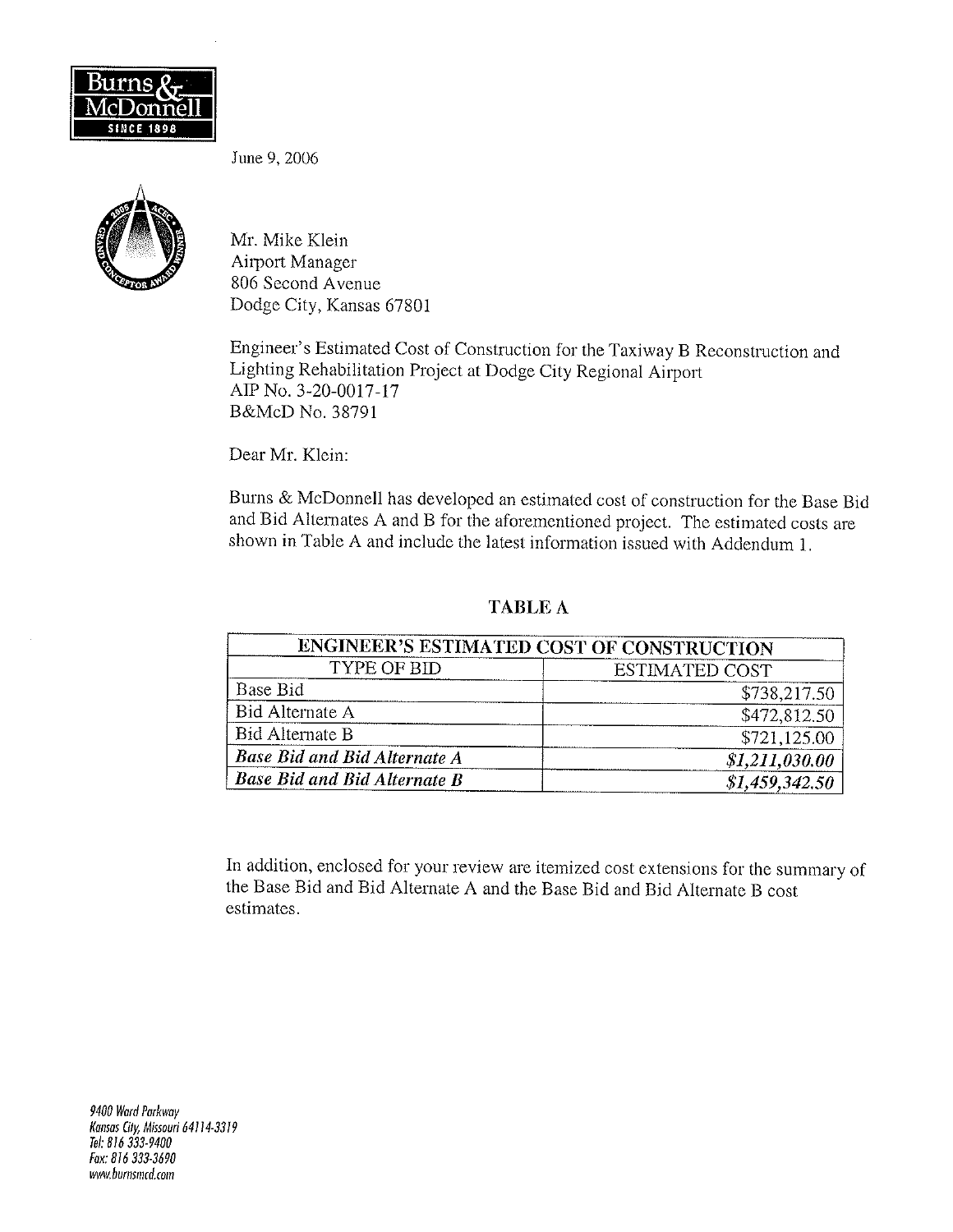

Mr. Mike Klein June 6, 2006 Page 2

If you should have any additional questions or comments regarding this information, please contact me at 816-822-4253.

Sincerely,

Jung J. Adams

Kerry J. Adams, P.E. Project Engineer

enc

والمتحمد والمتحدث والمتعرف والمتحد المتعاطي والمتهور والمتحدث .<br>Izan za zamienie do za na zamieniem przez przez przez przez przez przez przez przez przez przez przez przez pr .<br>2000 - 2000 - 2000 - 2000 - 2000 - 2000 - 2000 - 2000 - 2000 - 2000 - 2000 - 2000 - 2000 - 2000 - 2000 - 2000

Mike Rottinghaus, FAA  $cc$ Dave Hadel, BMcD Jody DeHart, BMcD

eng est letter 6-09-06.doc